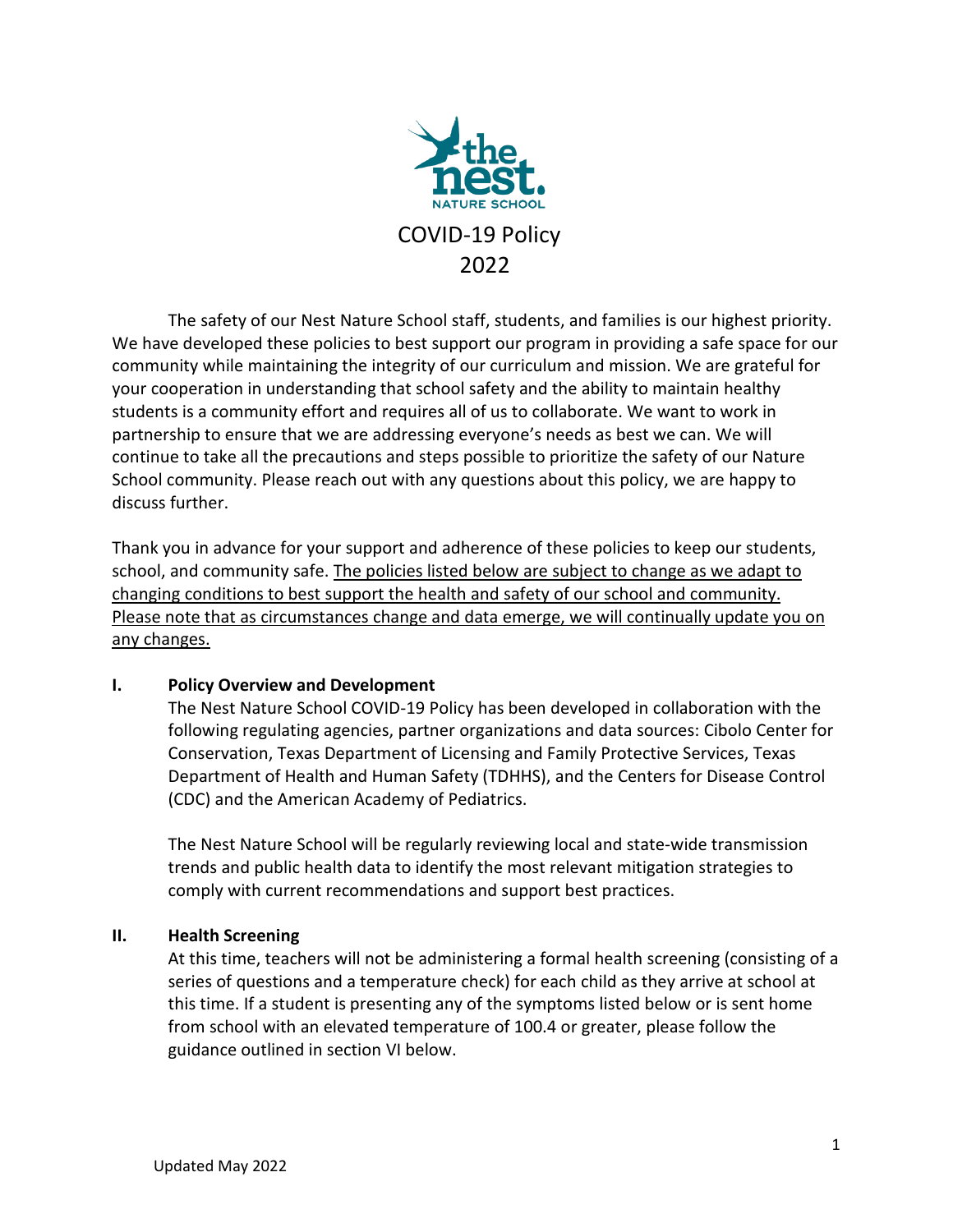Please inform our teachers if you have medicated your child for any reason (including allergies). All staff will adhere to daily health screenings and will be subject to the guidelines as outlined above.

*More Common Symptoms of COVID-19 include:*

- Fever equal to or greater than 100.4\*F
- New onset and/or worsening cough
- Difficulty breathing
- New loss of taste/smell

### *Less Common Symptoms of COVID-19*

- Sore Throat
- Nausea
- Vomiting
- Diarrhea
- Chills
- Muscle pain
- Excessive fatigue
- New onset of severe headache
- New onset of nasal congestion or runny nose

### **III. Drop Off/ Pick Up Procedures**

At this time, we do not require that adults wear a mask when entering the Nest campus outdoor or indoor spaces.

### **Drop Off**

- When parents/guardians enter the Nest campus, they will park and walk their students directly to their classroom.
- Students and staff will wash their hands as they enter the classroom.

### **Pick Up**

• Students will be picked up by parents/guardians at their classroom. After signing out their student, caregivers will escort students back to their vehicle.

### IV. **Support Physical Distancing**

We believe that our most powerful tool to reduce transmission is physical distancing, ensuring that children's exposure is at a minimum. To support this:

- Parents/caregivers will be the primary adults on the campus. Other outside visitors will not be allowed to visit The Nest Nature School while school is in session, except at the discretion of the Administration.
- Staff allowed inside school spaces during programming will be limited to teachers and some Cibolo Center for Conservation staff, persons with legal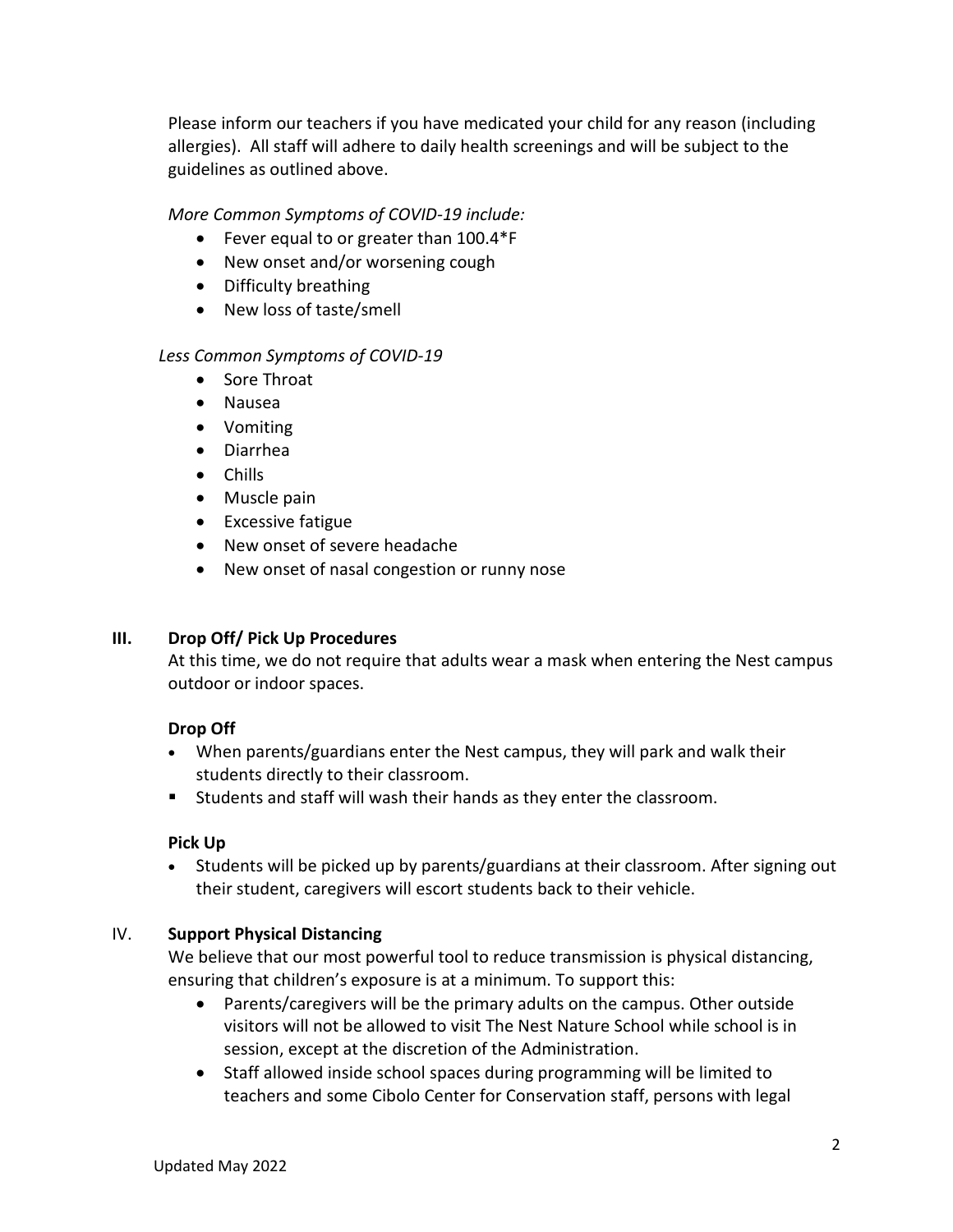authority to enter including law enforcement officers and department of family and protective services or licensing staff, professionals providing services to children, children enrolled at the operation, and parents who have children enrolled and present at the operation.

• Classes and programming will primarily be held outside to include mealtimes, circle times and group times when curriculum allows, and any other scheduled activity that can be accommodated outside (pending weather considerations).

## V. **Hand Hygiene**

• Thorough hand washing practices will continue to be followed by staff and students. Staff will increase monitoring and frequency of handing washing throughout the day to ensure that students are following the proper procedures. Washing with soap and water is preferred, but when it is not available, hand sanitizer (with at least 70% alcohol) will be available for students and staff.

### **VI. Masking of Teachers and Students Indoors**

- All teachers and any other approved staff will not be required to wear a mask indoors or outdoors at this time.
- Students will not be required to wear a mask while indoors or outdoors at this time. Indoor classroom time will constitute a limited percentage of the school day, and we will promote time on the classroom's screen porches and outdoors in the 5 Outdoor Learning & Play Spaces or on the Herff Farm Campus.

# **VII. Classroom Cottage Design & Ventilation**

• The Nest Nature School classroom cottages are designed for maximum ventilation. As weather permits, we will open the classroom windows, turn on the many fans indoors and outdoors, open the French doors, and provide time for children on the classroom screen porches.

### **VIII. Meals/ Water**

- All meals will be facilitated outside at the picnic tables on the classroom porches (pending inclement weather).
- Surfaces will be cleaned and disinfected after meals.
- Individual drinking cups for water will be provided for each child or children will have personal water bottles.

# IX. **Sanitizing and Cleaning**

The Nest Nature School will continue to follow rigorous regular cleaning schedules and disinfecting practices.

Daily

• Staff will sanitize classroom items and high traffic areas prior to the start of each school day, regularly throughout the day as needed, and will conduct a thorough cleaning at the end of each school day.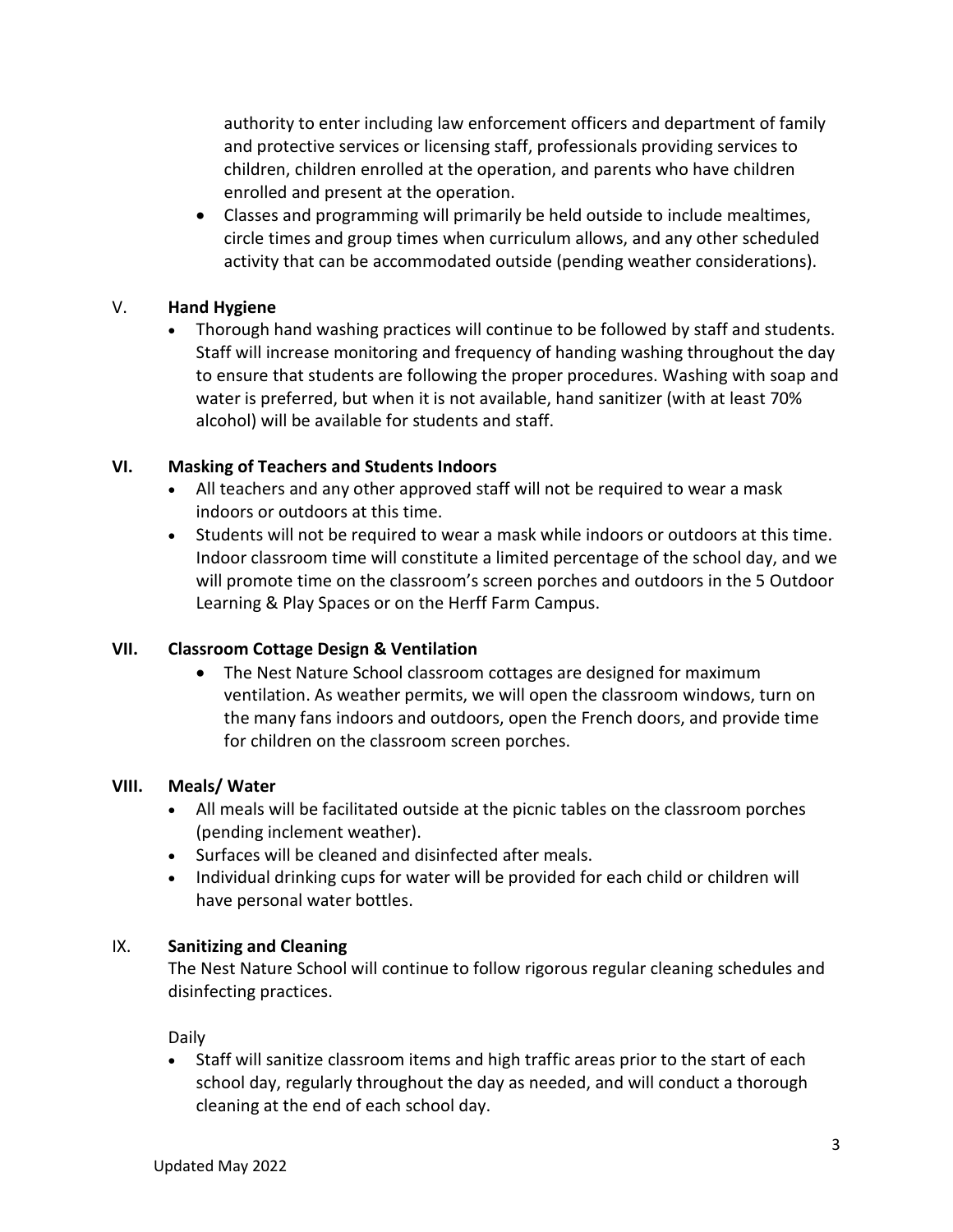- Staff will clean the bathroom daily.
- Soiled and/or dirty items will be sanitized and cleaned as necessary.

### Weekly

• The classroom space is deep cleaned once per week in addition to daily AM and PM cleaning and sanitizing routines as listed above. In addition to these daily routines, weekly cleaning involves deep cleaning classroom and bathroom spaces to include doorknobs and handles, all surfaces including but not limited to high touch surfaces, faucets, sinks, and light switches.

#### X. **Response Plan Due to Outbreak or Positive COVID-19 Diagnosis**

Our staff is committed to clear lines of communication to our Nest families, and we appreciate your understanding and trust especially during any times of high transmission in our community.

Please refer to the Parent Handbook "Policy for Unforeseen School and/or Classroom Closure" for additional information. If a child must miss school due to quarantine or illness, Cibolo Nature School will not issue refunds. If we experience a positive COVID-19 case on campus, the Nest Nature School staff will make decisions on quarantine and classroom closure and will let families know as soon as possible.

We encourage families to reach out to administrative staff directly to discuss questions or considerations around these policies as our priority is to accommodate each family as best we can and to make decisions that align with the guidance from the CDC and other partners. In the event of an extended closure, the school may transition to an online learning model at the discretion of the administration.

### VI. **Actions to Take with Symptoms or Exposure Risk**

**Note:** The Cibolo defines "contact" per CDC guidelines: within 6 feet for a total of 15 minutes or more with or without a mask.

#### **If your child exhibits any symptoms listed above in Section II,**

1) Stay home; contact your teacher and inform them of symptoms.

2) Contact your healthcare provider for next steps, including being advised to get tested. 3) If the child is tested, they should remain at home until the pending test results are known and negative. The student may return once they have been free of fever, vomiting or diarrhea for at least 24 hours without the use of medications and the other symptoms have reduced.

4) If the child is not tested, they should remain at home for 10 days and not return until they have been free of fever, vomiting or diarrhea for at least 24 hours without the use of medications and the other symptoms have reduced.